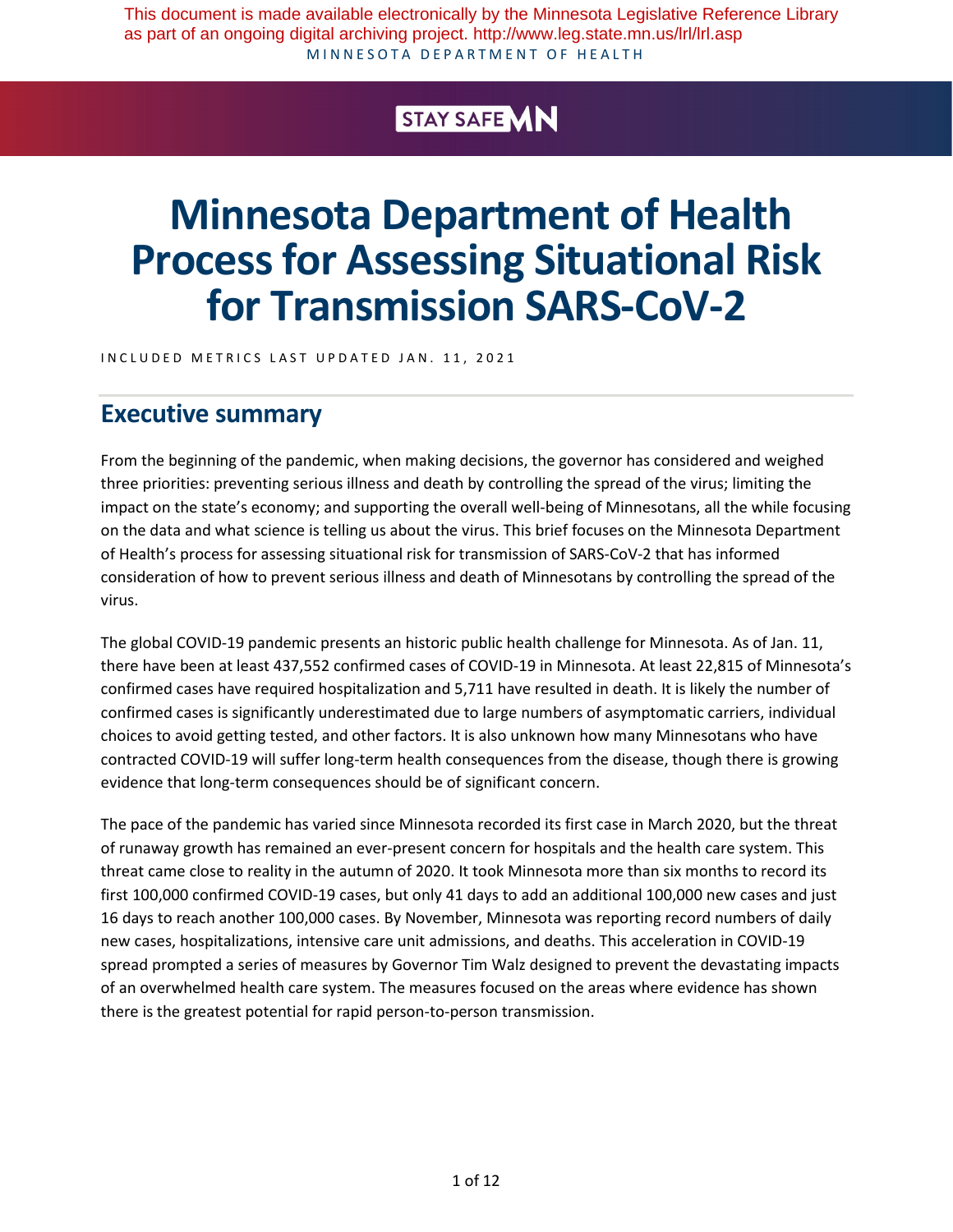Those measures were implemented based on the growing body of research that has revealed the conditions in which COVID-19 is most likely to spread. The reality is that whenever people gather near others, there is a risk of contracting COVID-19. That risk increases when people are:

- Closer than 6 feet apart.
- Not masked.
- In close contact repeatedly or for long durations of time, greater than 15 minutes.
- Gathering indoors or in an enclosed space.
- In spaces where ventilation is poor.
- **Exhalation is of increased force or frequency such as in exercise, speaking, laughing, singing or shouting.**

Based on these well-established risk factors, supporting case investigation data, and the urgent need to bring to a halt the exponential growth in cases, it was determined that additional restrictions on bars and restaurants; sports; gyms, fitness centers and similar facilities; entertainment and event venues; and private social gatherings were necessary and that existing restrictions on retail, personal services, and religious services should be continued. The significant risk of transmission in these settings and for those activities is well supported by the published scientific literature. Minnesota was not alone in making this determination, as multiple states and countries have taken similar action to slow COVID-19 surges to protect their health care systems and to prevent serious illness and death.

## **How COVID-19 spreads**

COVID-19 is a highly transmissible and deadly disease that threatens the health and safety of Minnesotans. People who are infected with COVID-19 can experience a wide range of illness, from having no symptoms or very mild symptoms, all the way up to severe illness requiring hospitalization. Some cases of severe illness may result in death. Also, some people infected with COVID-19 develop long-term health problems that stay with them far beyond the time when they are actively infected with the virus. While the risks of severe illness and death are higher for older people and those with certain underlying conditions, severe cases and deaths have been reported in young, otherwise healthy people as well.

SARS-CoV-2, the virus that causes COVID-19, is primarily spread when people are exposed to respiratory droplets released into the air by infectious people when they breathe, talk, shout, sing, laugh, cough, and sneeze. The virus may also be spread when infectious people have contaminated a surface with the virus that is then touched by other people. The virus is spread by people who are infectious whether they are experiencing symptoms of COVID-19 or not.

After exposure to the virus, it can take up to two weeks for people to develop symptoms – but not everyone who is infected has obvious symptoms of COVID-19. These people who are infectious but not experiencing symptoms are estimated to account for more than 50% of COVID-19 transmissions.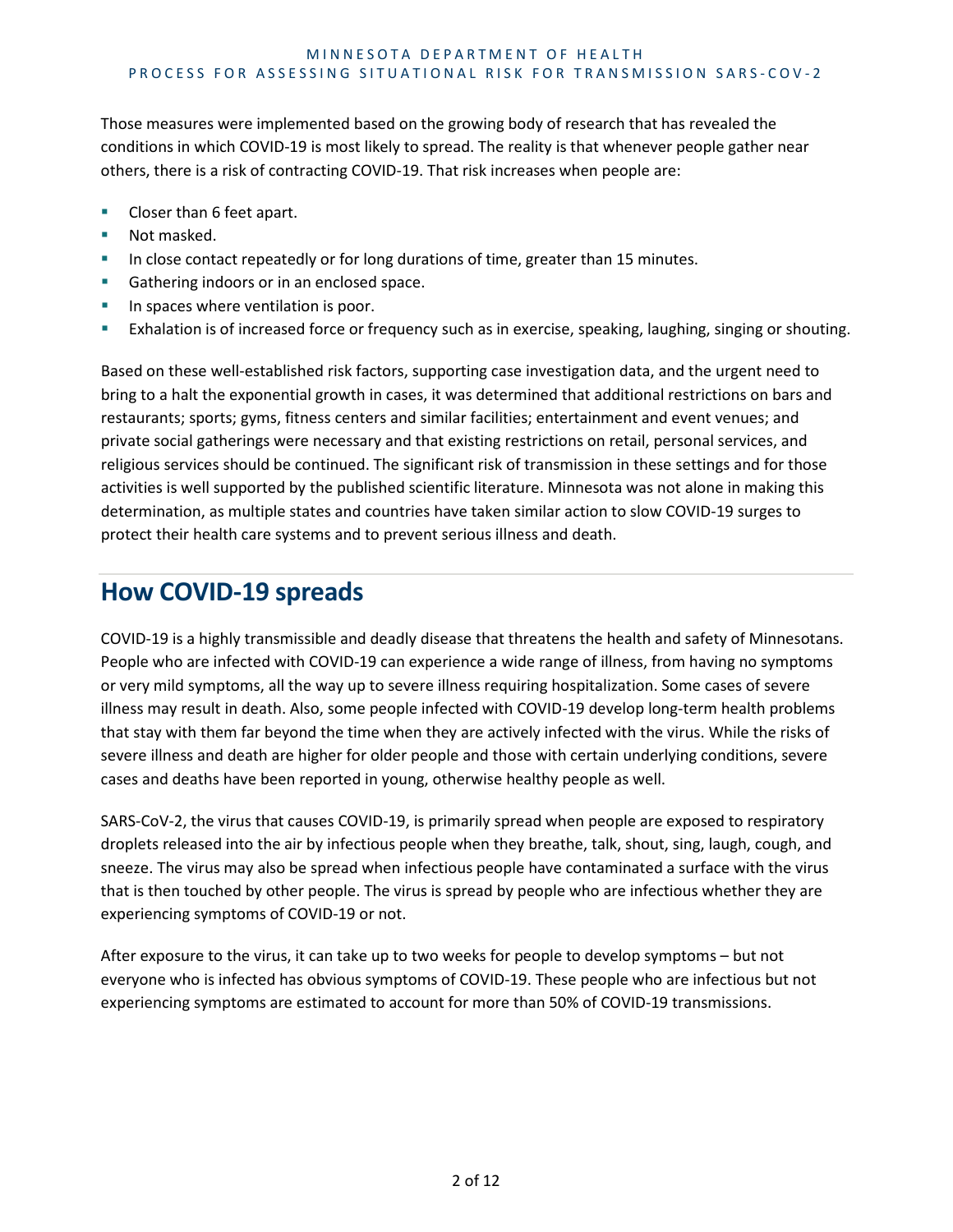# **The need to dial back**

From the beginning of the pandemic, when making decisions, the governor has considered and weighed three priorities: preventing serious illness and death by controlling the spread of the virus; limiting the impact on the state's economy; and supporting the overall well-being Minnesotans, all the while focusing on the data and what science is telling us about the virus. This brief focuses on the Minnesota Department of Health's process for assessing situational risk for transmission of SARS-CoV-2 that has informed consideration of how to prevent serious illness and death of Minnesotans by controlling the spread of the virus.

The public health emergency Minnesota faces from COVID-19 cannot be understated. As of Jan. 11, 2021, there have been at least 437,552 confirmed cases of COVID-19 in Minnesota. A confirmed case is a person who has tested positive for SARS-CoV-2 (the virus that causes COVID-19) using either a nose swab, a nasophayngeal swab, or saliva sample that is analyzed with an approved molecular or antigen test. At least 22,815 of Minnesota's confirmed cases have required hospitalization and 5,711have resulted in death. It is likely the number of confirmed cases is significantly underestimated due to the number of people who have contracted COVID-19 but have not been tested because they were asymptomatic, did not have access to testing, or decided not to get tested. It is also unknown how many Minnesotans who have contracted COVID-19 will suffer long-term health consequences from the disease. COVID-19 health impacts can sometimes persist for months and the virus can damage the lungs, heart, brain, and other organs and systems, which increases the risk of long-term health problems.

After four months of a gradual increase in the number of confirmed cases, the increase in confirmed cases began to accelerate to a level of exponential growth by mid-October. It took Minnesota more than six months to record its first 100,000 confirmed COVID-19 cases, but only 41 days to add an additional 100,000 new cases and just 16 days to reach another 100,000 cases. By November, Minnesota was reporting record numbers of daily new cases, hospitalizations, intensive care unit admissions, and deaths.

The surge in COVID-19 cases pushed Minnesota's hospital system close to the breaking point. Due to unprecedented staffing shortages, many hospitals were compelled to divert patients to other facilities and to make difficult choices, including discharging patients that normally would have had longer hospital stays. Hospitals were also running out of critical care beds, which are a necessity for COVID-19 patients experiencing severe symptoms. Long-term care facilities were also at crisis levels, as the number of cases rose again for both residents and staff. The Minnesota National Guard was deployed to staff long-term care facilities who were and continue to be unable to adequately care for residents due to high infection rates in staff.

After a surge of cases and with hospitals nearing a breaking point, the inevitable culmination of the virus' trajectory is an increase in deaths. In November, 1,136 Minnesotans died of COVID-19. In December, 1,730 Minnesotans died from COVID-19. The number of deaths is a lagging indicator for the dramatic increases in community spread that occurred in the preceding months.

To protect the health care system and save lives, it was necessary to bring under control the surge in disease transmission that was inevitably leading to a surge of serious illness and death.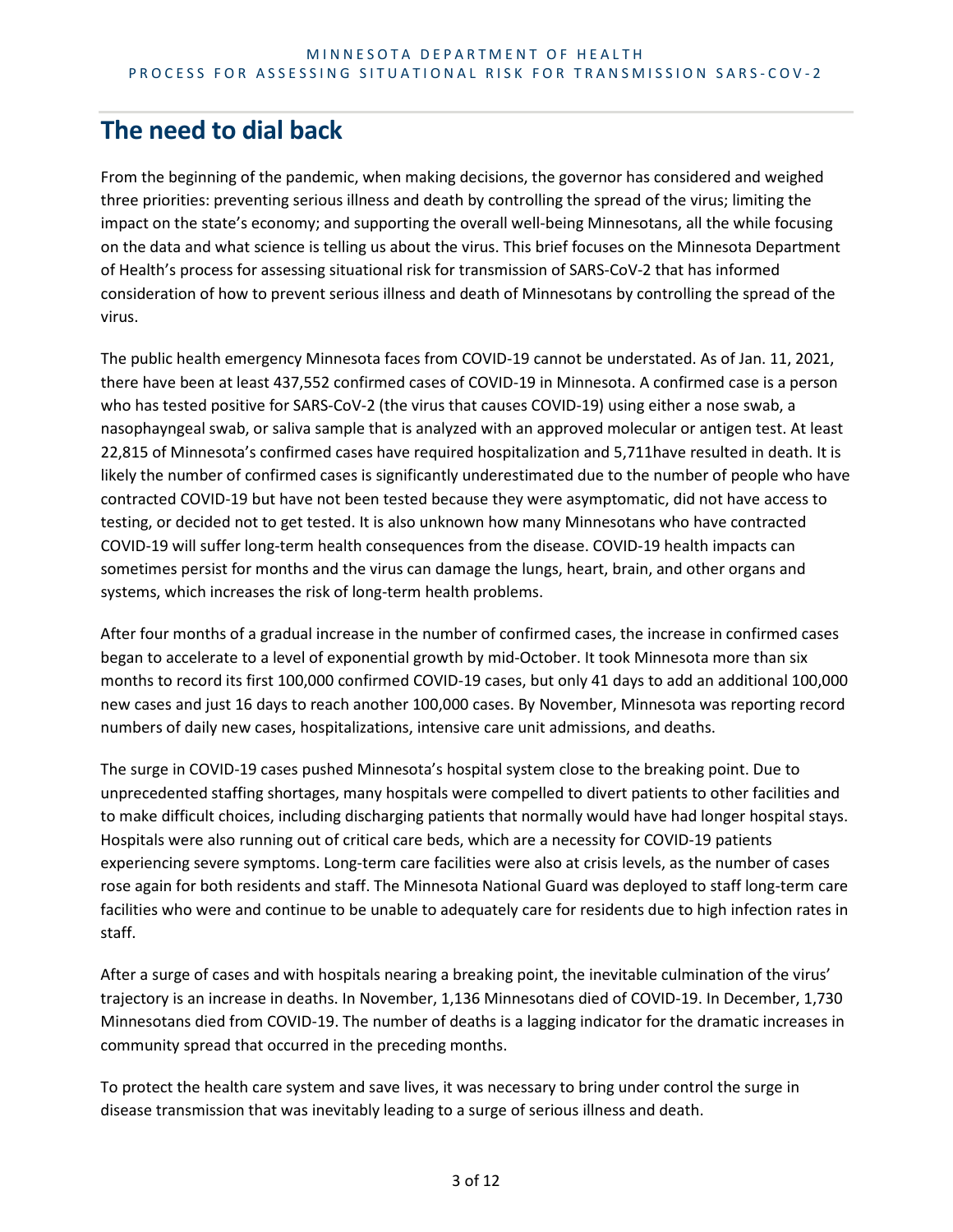# **Key pandemic metrics**

The Minnesota Department of Health (MDH) uses multiple metrics when assessing the status of the pandemic. Four of those metrics are key to that assessment: rate of new case; test positivity rate; hospitalization rate; and percentage of new cases where the source of infection is unknown (referred to as "community spread").

The case rate measures the number of new cases per 100,000 residents per day over a seven-day rolling average. The positivity rate measures the percentage of COVID-19 tests that are positive. The hospitalization rate is the number of new hospital admissions per 100,000 residents per day over a sevenday rolling average. And unknown community spread is a measure of the number of people testing positive for COVID-19 without known close contacts with another case. In mid-November, the Minnesota case rate peaked at just over 120 cases per 100,000 per day across Minnesota, and the test positivity rate was consistently over 10%, reaching as high as 15%. With approximately 5.68 million Minnesotans, a case rate of 120 cases per 100,000 people means approximately 6,816 Minnesotans were testing positive each day. By the end of November, these record case rates had resulted in Minnesota reaching its highest rate of hospitalizations during the pandemic, with hospital admissions reaching 36.4 weekly admissions per 100,000 and ICU admissions reaching 5.6 per 100,000. Again these numbers translate to 2,067 Minnesotans hospitalized each week and 318 requiring care in an ICU, with many incurring long-term health consequences. The unknown community spread was roughly 35%. At this level of community spread across Minnesota, people who were infectious were likely to be present in any place people gathered.

# **COVID-19 transmission risk factors**

It is now well understood that a variety of factors increase the risk of people contracting COVID-19 when they come in contact with an infected person. The reality is that whenever people gather near others there is a risk of contracting COVID-19. That risk increases if people are:

- Closer than 6 feet apart.
- Not masked.
- In close contact repeatedly or for long durations of time.
- Gathering indoors or in an enclosed space.
- In spaces where ventilation is poor.
- Exhalation is of increased force or frequency, such as in exercise, speaking, laughing, singing or shouting.

Hugging and kissing also increase the risk of an infectious person infecting others. The presence of any one of these factors increases the risk of transmission. The presence of more than one factor compounds the risk. The risk of transmission to large numbers of people increases as the number of people in a setting or venue increases, and if there is mixing among people in the setting or venue. Until people are vaccinated, the only way to protect people from contracting COVID-19 is to prevent or mitigate their risk of exposure to people who may be infectious with COVID-19.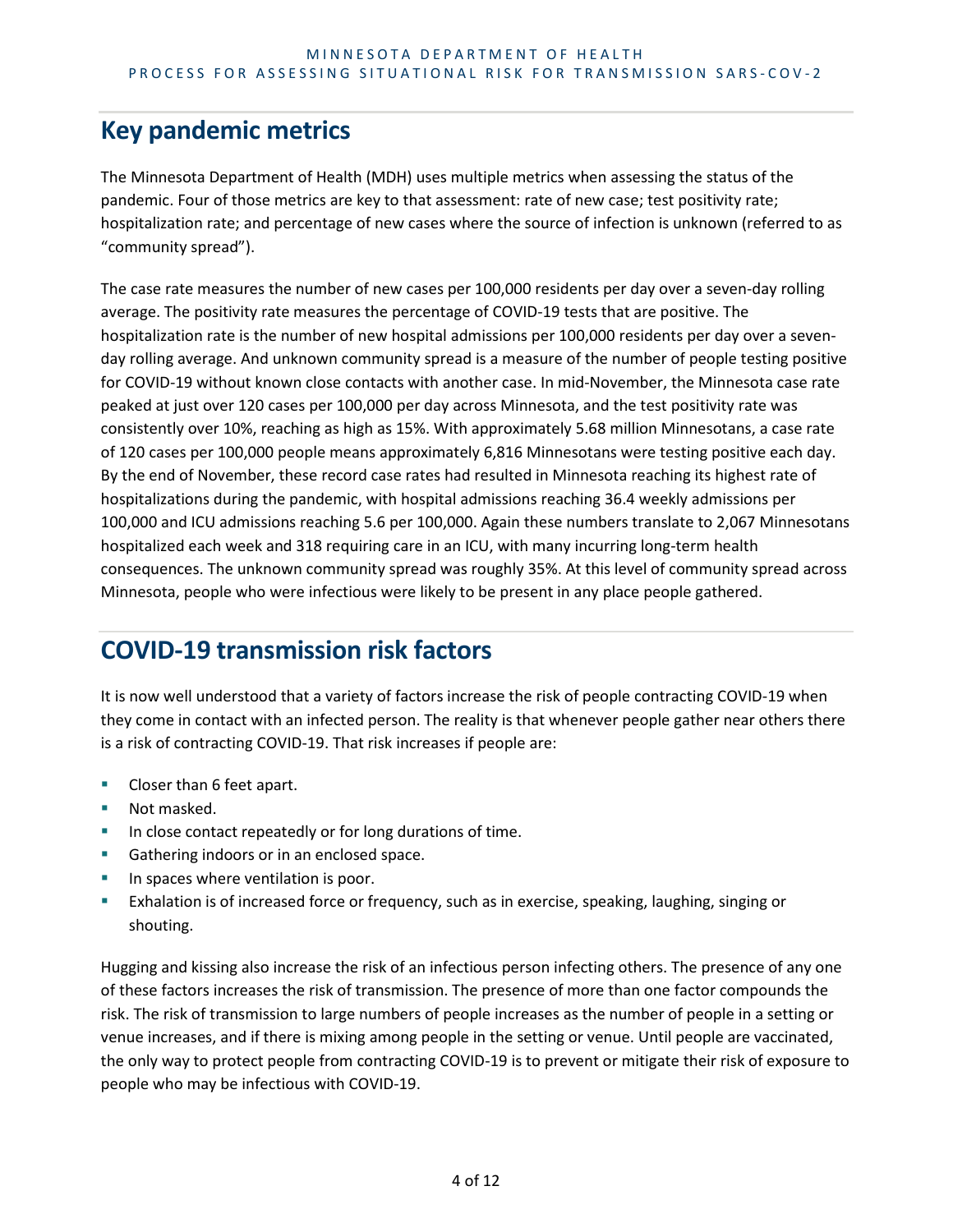Once we understood these well-established conditions that increase the risk of spread, and we confirmed the research with supporting case investigation data, we were able to look at particular settings and activities where the risk of spread is the greatest. That knowledge pointed to bars and restaurants; sports; gyms, fitness centers and similar facilities; entertainment and event venues; and private social gatherings. The significant risk of transmission in these settings and activities is well supported by the published scientific literature. And it is for those reasons that Minnesota, along with multiple other states and countries, took additional action in these settings to bring down surges in case numbers to protect health care systems and to prevent serious illness and death caused by COVID-19.

# **Case investigations and contract tracing process and significance of outbreaks**

When a case of COVID-19 is identified by a test and reported to the Minnesota Department of Health, the case investigation and contact tracing process begins by interviewing the person who has tested positive. The interview collects information about their illness, possible exposures to infectious people in the last 14 days, and the people they have been in contact with while infectious.

Case investigations have evolved over the course of the pandemic in response to conditions at various stages of the pandemic, our knowledge about the virus, and the need for information that would help slow the virus' spread. As a result, the specific questions asked during an investigation interview have changed over time. Initially the interview form provided by the CDC included only a few questions focusing on travel to Wuhan, Hubei, and mainland China; and animal exposures as well as contact with people with confirmed cases of COVID-19. Early interviews also included questions about people's occupations.

In May, after the stay-at-home order ended, interview questions went more in-depth about contact with persons with confirmed cases of COVID-19, travel, and visits to health care settings. Then in mid-May, due to the increase in community transmission, questions were added about community events and large gatherings. In June, the interview questions about social activities were expanded to include questions about attendance at church services, social gatherings, weddings, funerals, restaurants, concerts, sporting events, hair salons, and open-ended questions to capture potential transmission in settings and activities not specifically covered by an interview question.

The case interview questions continued to evolve over the summer as the open-ended questions led case interviewers to begin detecting possible outbreaks associated with sports and gyms, fitness centers, and similar facilities. Specific questions about sports and gyms, fitness centers, and similar facilities were added in late August to improve the accuracy of the information collected about these settings and activities.

There are two important considerations that inform decisions about which questions to include as part of case investigations about specific settings and activities. The first consideration is the risk of virus transmission for specific settings or activities. As noted above, what we know about the virus allows us to identify settings and activities that are more likely to result in spread. The second consideration is whether there is an opportunity for intervention or follow-up based on the information collected. These key case investigation principles have been part of pandemic preparedness and response for more than a decade.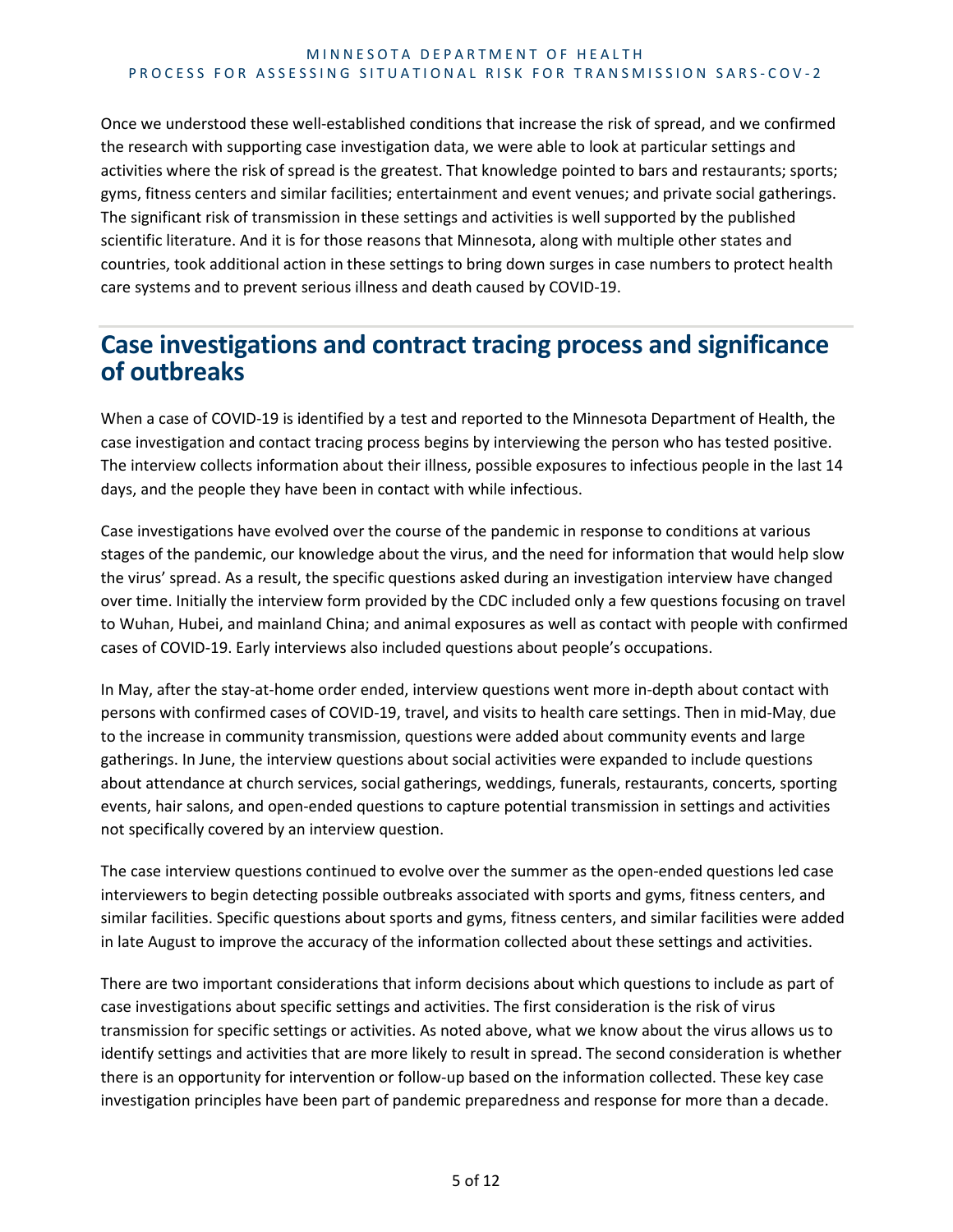The data collected during case investigations is regularly reviewed and evaluated to determine if follow-up is needed. MDH conducts follow-up investigations of settings and activities with multiple cases, because of the likelihood that conditions at those settings and activities present a heightened risk for COVID-19 transmission. Decisions to follow up on a particular setting or activity as a situation where transmission of the virus may have happened are based on whether the event meets outbreak thresholds.

Different thresholds were selected to determine if transmission happened or likely happened in association with a setting or activity, based on the level of certainty that the particular activity or setting could be the source of the illnesses. It is easier to assess transmission at an activity with a specific date and time (e.g., a wedding) than at a setting without a specific date and time (e.g., restaurant, gym).

For activities with a specific date and time, when the threshold is reached, MDH is confident that transmission of the disease occurred during the activity. For community settings, a higher threshold was set to determine transmission. When that threshold is reached, it means there are enough cases associated with that setting so that MDH is confident that transmission has occurred in that setting.

Identifying outbreaks has helped the COVID-19 response in two keyways: First, it has provided the opportunity to follow up with settings (restaurants, bars, gyms, hair salons, and event venues) to alert them of high levels of transmission at their establishments and related to their activities, and to encourage their review of their COVID-19 preparedness plans and mitigation strategies. Second, outbreak data has assisted in the detection of types of settings and activities where transmission is occurring and, in many instances, has affirmed that transmission was occurring in settings and activities identified as high risk based on transmission risk factors. This has assisted in decision-making and crafting of guidance necessary to mitigate the risk of transmission by those settings and activities.

Identified outbreaks do not capture every instance of COVID-19 transmission in settings and during activities. The data only captures excessive transmission that meets thresholds for an outbreak on a specific date and time for a specific setting or activity. The data does not capture the total number of cases that could be associated with particular settings and activities. The case counts associated with identified outbreaks are also likely a small subset of all the transmissions that occurred as the result of an outbreak. The use of the high thresholds established for outbreaks results in an underestimation of the number of overall cases that may have occurred in a setting or activity, the number of outbreaks, and the number of identified cases associated with an outbreak.

Of course, the effectiveness of the entire case investigation and contact tracing system relies first and foremost on people getting tested. If they test positive, they must answer their phones when case interviewers call them, and then answer the interview questions accurately and completely. In addition, they must provide enough information about their exposures so the interviewer can accurately identify the setting or activity. The effectiveness of the case investigations and contact tracing process relies on truthful and accurate self-reporting from persons infected with or exposed to the virus. If people do not fully disclose their symptoms, activities, or contacts, then the total number of cases that may have occurred at settings and activities will be underreported and outbreaks will go undetected.

Minnesota public health officials have experienced significant pushback from individuals in their responses to case investigation interview questions and certain communities have actively discouraged testing due to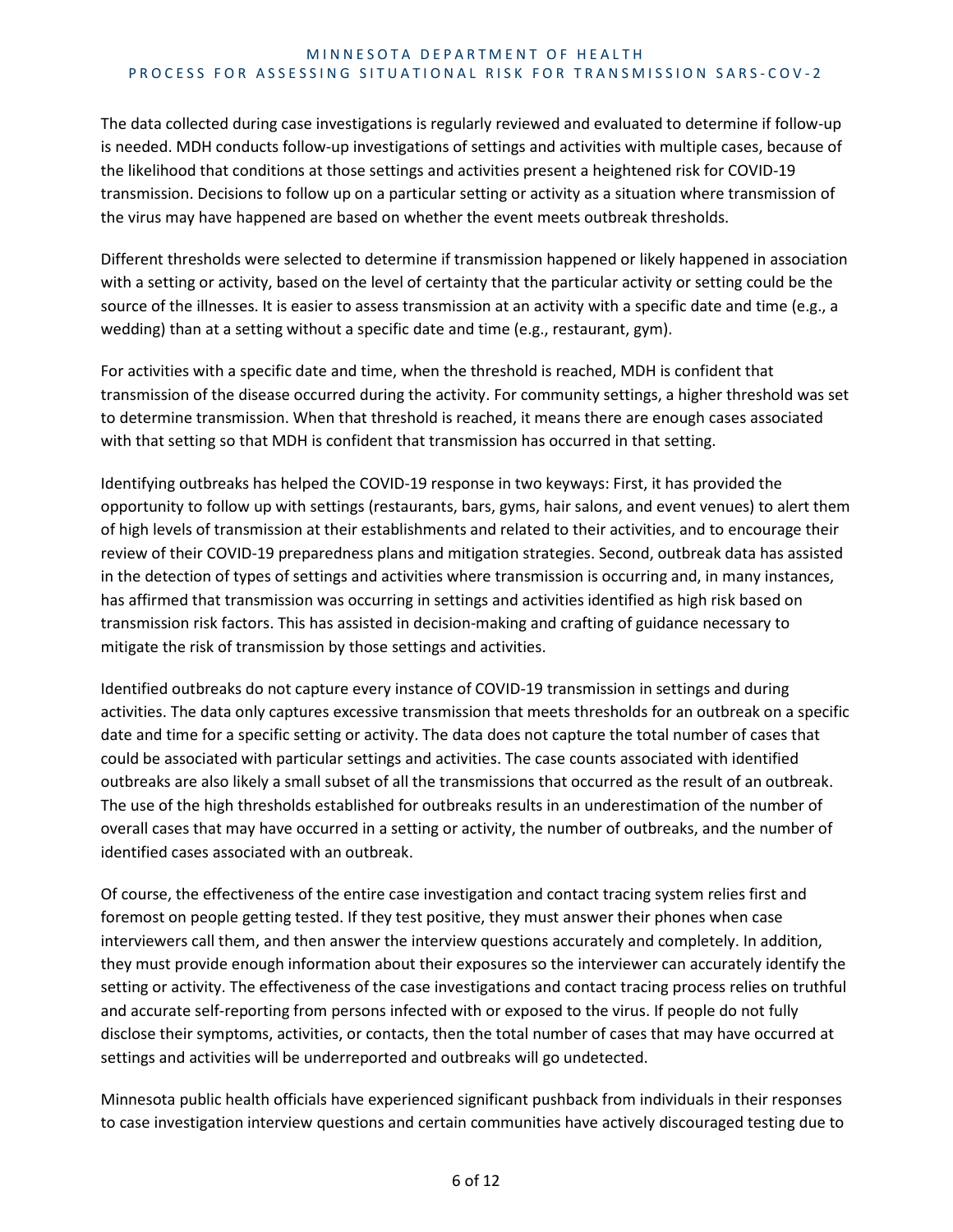potential impacts on activities, such as sports. These actions jeopardize public health and contribute to undercounting the full scope of positive cases that may be associated with settings and activities and the number of outbreaks involving those settings and activities. Between June 10, 2020, and Jan. 11, 2021, MDH successfully completed 243,610 case interviews of the 410,129 reported confirmed COVID-19 cases. Thus, it is likely more unreported or undocumented transmission occurred in settings and during activities where the conditions that create risk are present than has been captured through case investigation and contact tracing efforts.

This is also true for outbreaks associated with illnesses besides COVID-19. For example, CDC estimates that for every *Salmonella* case identified through surveillance systems, there are likely about 29 more cases that are not identified. MDH does not yet know what this multiplier is for COVID-19, but the outbreak cases MDH has been able to identify are just the tip of the iceberg.

# **The high risks of COVID-19 transmission posed by bars and restaurants**

Bars and restaurants pose a particularly high risk of COVID-19 transmission. At bars and restaurants, people gather and congregate around tables with people from different households to eat and drink, often for extended periods of time. People cannot remain masked while they are eating and drinking, and many people leave their masks off while talking. Bars and restaurants can be loud, leading to a larger volume of respiratory droplets in the air as people raise their voices to be heard, particularly at tables that seat larger numbers of people. Moreover, both the consumption of alcohol at these establishments and gathering with friends and family from different households can lower inhibitions and interfere with masking and effective social distancing. This is especially true at bars later at night, when people are more prone to moving about and mingling with other customers. All of these factors make bars and restaurants high risk for COVID-19 transmission.

One study that illustrates the easy transmission of COVID-19 in such a setting examined COVID-19 transmission in a bar during a St. Patrick's Day celebration in Vietnam. The study found that it was likely that a single person spread the virus to 18 other people over the course of a single evening, even though only four of the 18 people reported being in close contact with the infectious individual. In another study from South Korea, an outbreak of three cases occurred at a restaurant, including one case who sat 21 feet away from the infector for only five minutes and who had no other contact, as documented by closed circuit television recording.

#### **For more information:**

Chau NVV, Hong NTT, Ngoc NM, Thanh TT, Khanh PNQ, Nguyet LA, et al. [Superspreading Event of SARS-](https://doi.org/10.3201/eid2701.203480)[CoV-2 Infection at a Bar, Ho Chi Minh City, Vietnam \(https://doi.org/10.3201/eid2701.203480\).](https://doi.org/10.3201/eid2701.203480) Superspreading event of SARS-CoV-2 infection at a bar, Ho Chi Minh City, Vietnam. Emerg Infect Dis. 2021 Jan.

Kwon KS, Park JI, Park YJ, Jung DM, Ryu KW, Lee JH[. Journal of Korean Medical Science, Evidence of Long-](https://doi.org/10.3346/jkms.2020.35.e415)[Distance Droplet Transmission of SARS-CoV-2 by Direct Air Flow in a Restaurant in Korea](https://doi.org/10.3346/jkms.2020.35.e415)  [\(https://doi.org/10.3346/jkms.2020.35.e415\)](https://doi.org/10.3346/jkms.2020.35.e415). J Korean Med Sci. 2020 Nov; 35(46):e415.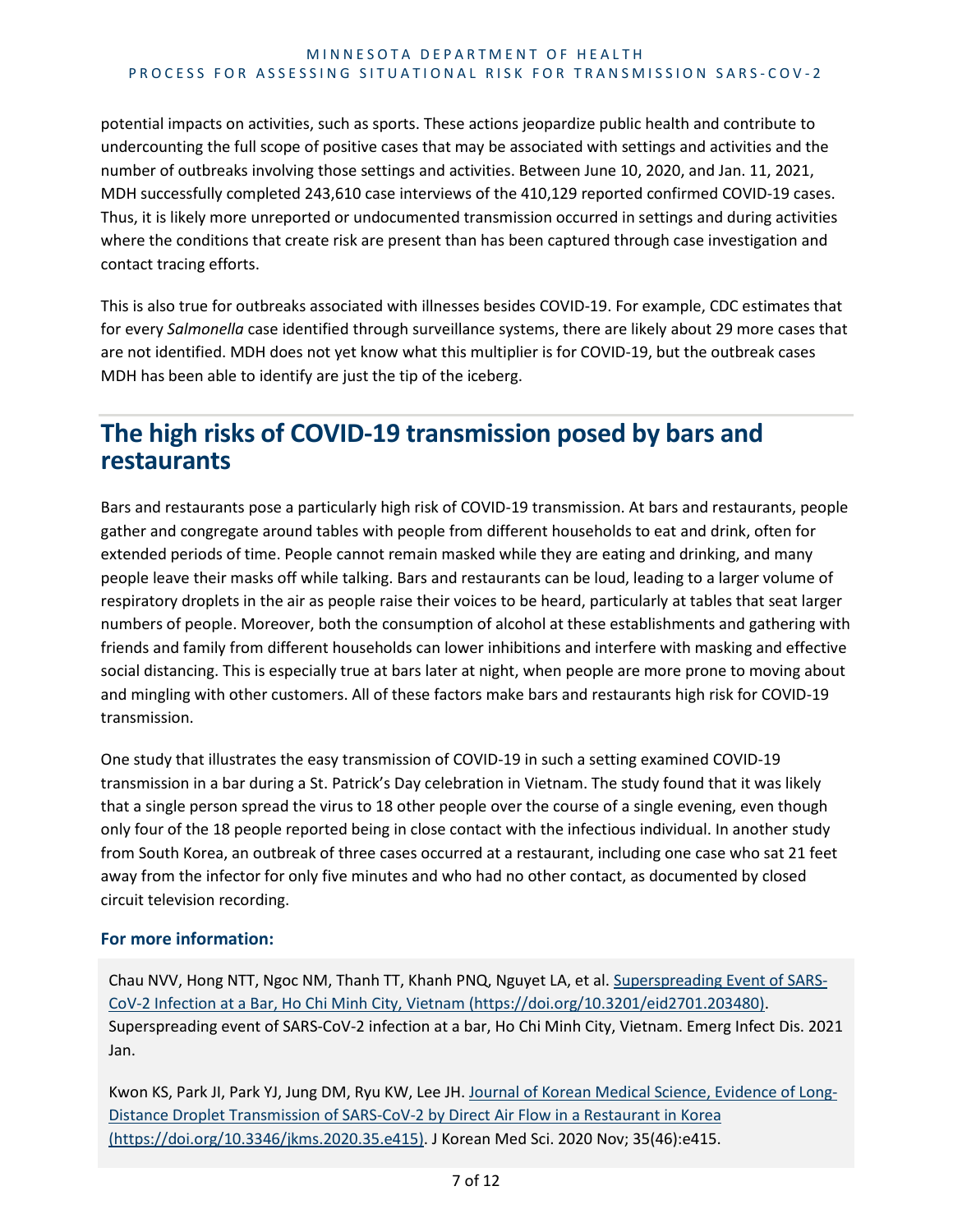Lu J, Gu J, Li K, Xu C, Su W, Lai Z, et al. COVID-19 Outbreak Associated with Air Conditioning in Restaurant, [Guangzhou, China, 2020 \(https://wwwnc.cdc.gov/eid/article/26/7/20-0764\\_article\)](https://wwwnc.cdc.gov/eid/article/26/7/20-0764_article). Emerg Infect Dis. 2020 Jul; 26(7):1628-1631. doi: 10.3201/eid2607.200764. Epub 2020 Apr 2. PMID: 32240078; PMCID: PMC7323555.

The substantial health risk posed by the significant number of people gathering in bars and restaurants is real and present in Minnesota. Between June and December, among the people who tested positive and responded to case investigations, 41,081 reported gathering in one or more restaurants in the preceding 14 days. The number of people who tested positive and reported gathering in one or more restaurants in the preceding 14 days doubled between September (5,042) and October (10,115) and nearly tripled in November (14,046). So far for December, the number of people who have tested positive and reported gathering in one or more bars and restaurants in the preceding 14 days is 2,190 (these numbers are assigned to a month based on testing date, so exposure resulting in infection could have been up to 14 days earlier). In addition, from June through December, MDH has conducted 554 investigations of possible outbreaks at bars and restaurants throughout Minnesota, in response to concerns about multiple confirmed cases identified through case interviews who had visited those establishments. Of those, 470 were considered outbreaks involving multiple confirmed cases among customers and employees of bars and restaurants. MDH conducts follow-up investigations of establishments with multiple cases, because of the likelihood that conditions at those establishments present a heightened risk for COVID-19 transmission.

### **The substantial risk of COVID-19 transmission presented by sports activities and gyms, fitness centers, and similar facilities**

Sports and gyms, fitness centers, and similar facilities are activities and settings in which people engage in risky activities that pose a substantial risk of transmission of COVID-19. People in close proximity to one another for the duration of a practice, game, or class, or moving about a facility from one piece of equipment to another exerting themselves and breathing heavily, increases the risk of transmission of COVID-19. Higher levels of exertion and exhalation – particularly by individuals who are not wearing masks – greatly increases the amount of airborne respiratory droplets that can carry COVID-19 in the air and the distance those aerosol droplets can travel. If the facility lacks proper ventilation, that can further amplify exposure among people present in those facilities. Activities in these facilities also often involve handling of equipment and machines, the surfaces of which can be contaminated by infectious people.

Pools present their own unique risks. The risk of COVID-19 transmission increases when people gather without face coverings. According to the CDC, people should not wear wet or saturated face coverings, because they make it harder to breathe and they are also less effective in preventing the spread of COVID-19. In addition, the Minnesota Pool Code requires people to shower prior to entering pools, increasing the amount of time without face coverings for pool users. Further, MDH estimates that lifeguards or other onsite staff monitor only approximately one-third of swimming pools in Minnesota, making it difficult to ensure safeguards are being followed, such as capacity limits and social distancing. These facilities also are often located in, or require the use of locker rooms to change out of and store clothing, which are difficult to monitor effectively, for privacy reasons. This means more people entering, exiting, and gathering in spaces without face coverings and effective oversight.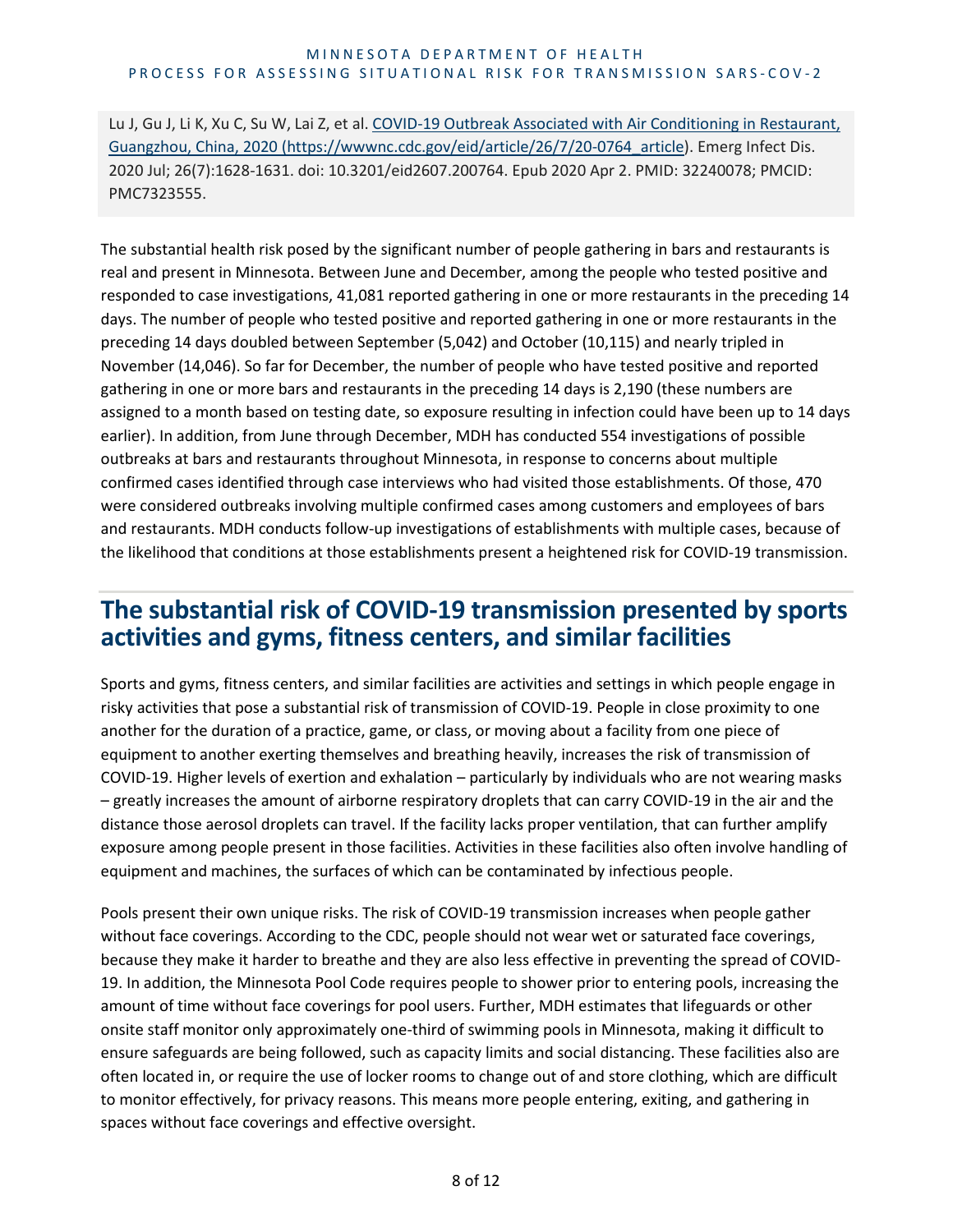An example of a study that documented a COVID-19 outbreak traced to fitness studios in South Korea noted that "[t]he moist, warm atmosphere in a sports facility coupled with turbulent air flow generated by intense physical exercise can cause more dense transmission of isolated droplets." Another study documented that a South Korean fitness center conducting Zumba classes was the locus of a COVID-19 outbreak that resulted in at least 116 COVID-19 cases, including 57 Zumba class participants.

#### **For more information:**

Jang S, Han S, Rhee J. Cluster of Coronavirus Disease Associated with Fitness Dance Classes, South Korea [\(https://dx.doi.org/10.3201/eid2608.200633\).](https://pubmed.ncbi.nlm.nih.gov/32776726/) Emerg Infect Dis. 2020; 26(8):1917-1920.

Bae S, Kim H, Jung TY, Lim JA, Jo DH, Kang GS, Jeong SH, Choi DK, Kim HJ, Cheon YH, Chun MK, Kim M, Choi S, Chun C, Shin SH, Kim HK, Park YJ, Park O, Kwon HJ. [Epidemiological Characteristics of COVID-19](https://pubmed.ncbi.nlm.nih.gov/32776726)  [Outbreak at Fitness Centers in Cheonan, Korea \(https://pubmed.ncbi.nlm.nih.gov/32776726\).](https://pubmed.ncbi.nlm.nih.gov/32776726) J Korean Med Sci. 2020 Aug 10;35(31):e288. doi: 10.3346/jkms.2020.35.e288. PMID: 32776726; PMCID: PMC7416003.

Hamilton, Ontario. [Spinco COVID-19 outbreak, which infected 85 people, is now over](https://www.cbc.ca/news/canada/hamilton/spinco-outbreak-over-1.5779034)  [\(https://www.cbc.ca/news/canada/hamilton/spinco-outbreak-over-1.5779034\).](https://www.cbc.ca/news/canada/hamilton/spinco-outbreak-over-1.5779034)

The substantial health risk posed by the number of people engaged in sports and activities at gyms, fitness centers, and similar facilities is real and present in Minnesota. In just over three months, among the people who tested positive and responded to case investigations, 5,309 reported engaging in an activity at a gym, fitness center, or similar facility in the preceding 14 days (case investigation questions about engaging in activities at gyms, fitness centers and similar facilities were not included until the end of August and were not asked from November 11 to 30). The number of people who tested positive and reported engaging in an activity at a gym, fitness center, or similar facility in the preceding 14 days peaked in October: September (1,147), October (1,821), and November (1,333). So far in December, the number of people who have tested positive and have reported engaging in an activity at a gym, fitness center, or similar facility in the preceding 14 days is 486 (these numbers are assigned to a month based on testing date, so exposures resulting in infection could have happened up to 14 days earlier). During the time it has been collecting data about gyms, fitness centers, and similar facilities, MDH has conducted 47 COVID-19 outbreak investigations at gyms, fitness centers, and similar facilities in response to case interviews reporting multiple confirmed cases of persons visiting those facilities.

## **The high risks of COVID-19 transmission posed by venues providing indoor or outdoor events or entertainment**

Places of public accommodation providing indoor or outdoor events or entertainment within venues also present serious risks of COVID-19 transmission. Again, this is because these settings involve groups of people that gather together in close proximity for extended periods of time. When indoors, masks are not required when eating or drinking and when outdoors, masks are not required to be worn. Depending on the event or entertainment, people may be drinking alcohol and raising their voices to be heard, shouting, singing, and laughing. Events may also result in physical exertion, including dancing at a wedding. All these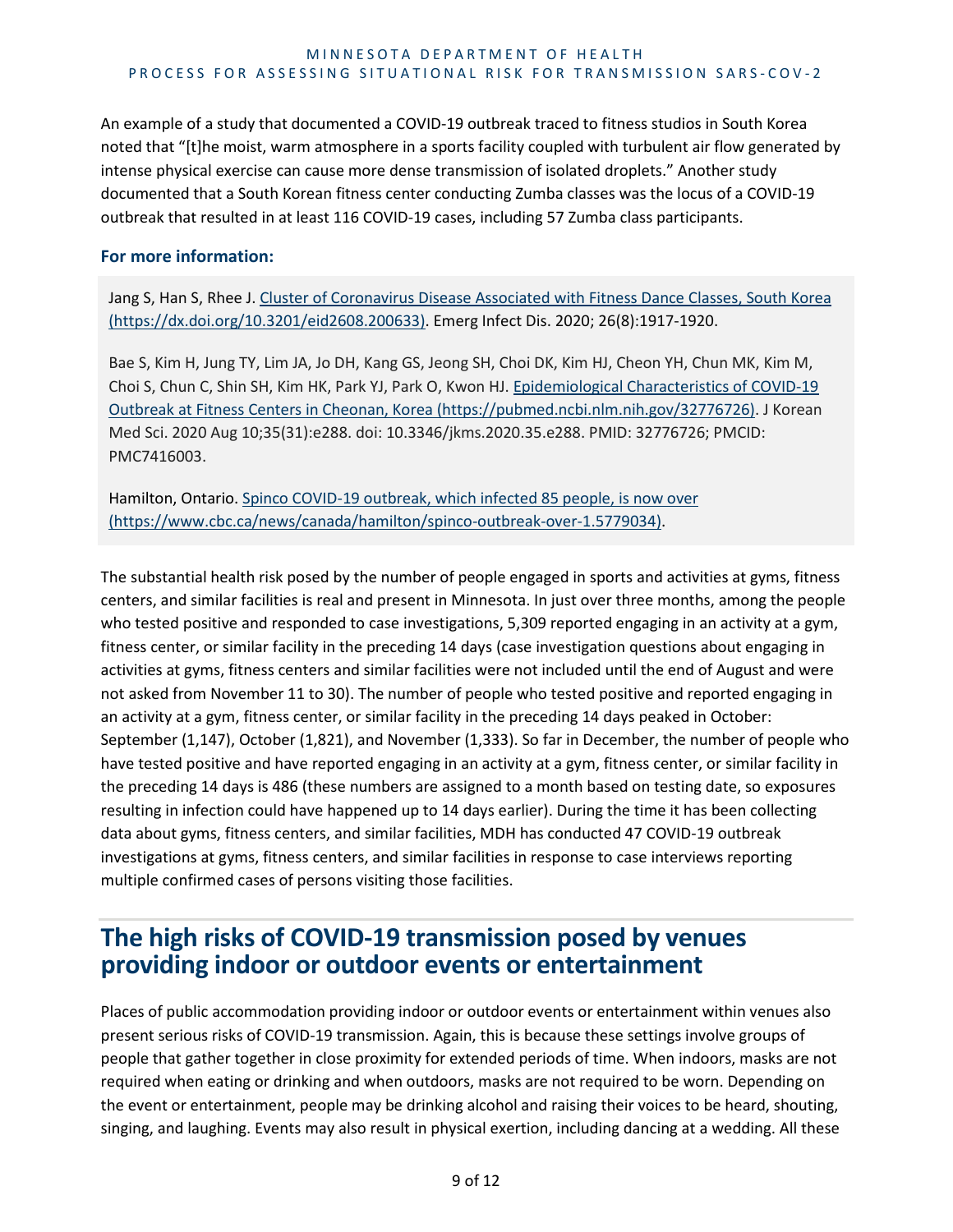risk factors present a fertile environment for the easy transmission of COVID-19 from person to person and household to household. Moreover, the larger the gathering of people, the greater likelihood that infectious people are present at the venue and the greater number of people at risk for exposure to those infectious people. Finally, in large gatherings, it is harder to enforce and ensure adherence to masking, social distancing, and other health and safety precautions.

An example of the risk posed by events occurred in the county of Heinsberg, Germany. Heinsberg became the center of the COVID-19 epidemic in Germany after a large number of people took part in a traditional carnival. One study of the infection rate stemming from this event found that 15.5% of the 919 individuals evaluated in the study tested positive for COVID-19, which was a rate of infection "Five-fold higher than the number officially reported cases for this community (3.1%)."

#### **For more information:**

Bae S, Kim H, Jung TY, Lim JA, Jo DH, Kang GS, Jeong SH, Choi DK, Kim HJ, Cheon YH, Chun MK, Kim M, Choi S, Chun C, Shin SH, Kim HK, Park YJ, Park O, Kwon HJ. [Epidemiological Characteristics of COVID-19](https://pubmed.ncbi.nlm.nih.gov/32776726)  [Outbreak at Fitness Centers in Cheonan, Korea \(https://pubmed.ncbi.nlm.nih.gov/32776726\).](https://pubmed.ncbi.nlm.nih.gov/32776726) J Korean Med Sci. 2020 Aug 10;35(31):e288. doi: 10.3346/jkms.2020.35.e288. PMID: 32776726; PMCID: PMC7416003.

Hendrik Streeck, et al., [Infection Fatality Rate of SARS-CoV-2 Infection in a German Community with a](https://doi.org/10.1038/s41467-020-19509-y)  [Super-Spreading Event \(https://doi.org/10.1038/s41467-020-19509-y\).](https://doi.org/10.1038/s41467-020-19509-y) Nature Communications (Nov. 2020). Streeck, H., Schulte, B., Kümmerer, B.M. et al. Infection fatality rate of SARS-CoV2 in a superspreading event in Germany. Nat Commun 11, 5829 (2020).

These risks are real and present in Minnesota. Between June and December, among the people who tested positive and responded to a case investigation and contact tracing call, 15,182 people reported gathering at an event in the preceding 14 days, including festivals, sporting events, concerts, weddings, funerals, block parties, and other types of events and entertainment.

The number of people who tested positive and reported gathering at such events more than doubled from 1,942 in September to 3,737 in October and 4,492 in November. So far in December, the number of people who have tested positive and reported gathering at an event is 1,132 (these numbers are assigned to a month based on testing date, so exposures resulting in infection could have happened up to 14 days earlier). MDH has conducted outbreak investigations in response to case interviews that reported multiple confirmed cases that attended particular events and has traced 484 outbreaks to these events.

## **Similar actions in other states and countries**

Many states and countries have recognized that bars and restaurants, sports activities, gyms, fitness centers, and similar facilities, and event venues are high-risk settings for COVID-19 transmission and have required that they implement safety precautions to reduce that risk. Safety precautions include requiring social distancing, wearing of face coverings, practicing hand-hygiene, the institution of regular cleaning and disinfection, and limiting their occupancy and indoor activities. When confronted with surges in cases and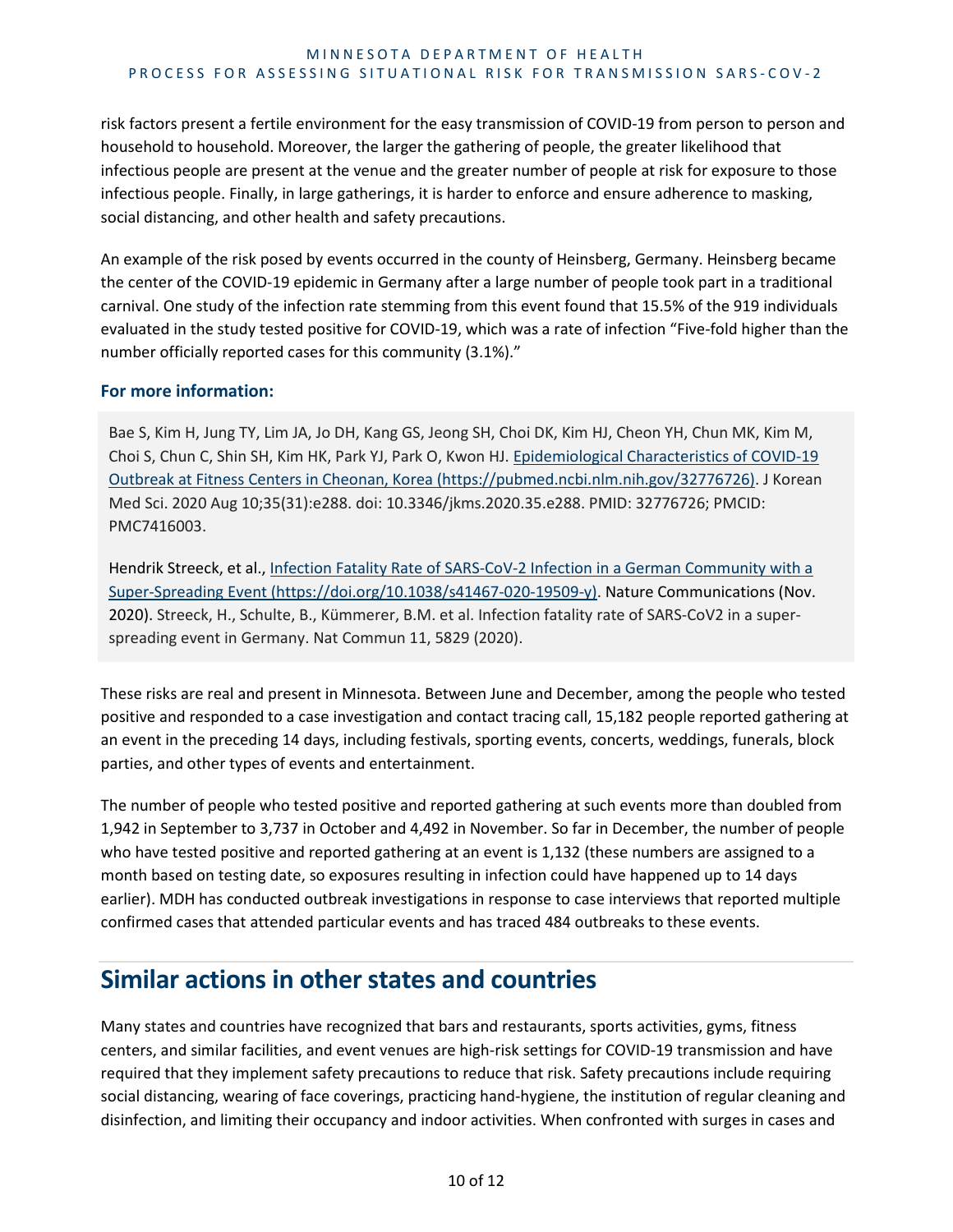test positivity rates, many local and state governments and countries, like Minnesota, have taken further action to temporary close or further restrict these setting and activities. Recently in response to surges, seven states have placed restrictions on indoor dining and 16 states have closed indoor bar service.

#### **For more information:**

State Actions to Mitigate the Spread of COVID-19, accessed on 12/21/2020[, State Actions to Mitigate the](https://www.kff.org/other/state-indicator/state-actions-to-mitigate-the-spread-of-covid-19/)  [Spread of COVID-19 \(https://www.kff.org/other/state-indicator/state-actions-to-mitigate-the-spread-of](https://www.kff.org/other/state-indicator/state-actions-to-mitigate-the-spread-of-covid-19/)[covid-19/\)](https://www.kff.org/other/state-indicator/state-actions-to-mitigate-the-spread-of-covid-19/).

Six states (or counties within states) have placed restrictions (including wider social distance requirements) or reservation requirements on, or limited capacity for gyms, fitness centers, and similar facilities. Eight states have placed restrictions on event venues, such as museums, night clubs, movie theaters, bowling alleys, and performance venues. When addressing surges in cases, some states have taken additional steps, such as overnight curfews or stay-at-home orders (e.g., California, Massachusetts, North Carolina, Ohio, Puerto Rico, and Virginia); stay-at-home advisories (e.g., Kentucky, New Mexico, Pennsylvania, Wisconsin); indoor service and/or curfews for restaurants and bars (e.g., Maryland, Massachusetts, Montana, New York, North Dakota), social gathering bans (e.g., California, Illinois, Rhode Island, Vermont, Washington), or mandatory quarantine for some or all travelers (e.g., Alaska, Connecticut, Hawaii, Nebraska [international], New Hampshire, New Mexico, New York, Pennsylvania, Rhode Island, Vermont). These numbers do not include additional action take by local governments.

#### **For more information:**

[State Actions to Mitigate the Spread of COVID-19 \(https://www.kff.org/other/state-indicator/state](https://www.kff.org/other/state-indicator/state-actions-to-mitigate-the-spread-of-covid-19/)[actions-to-mitigate-the-spread-of-covid-19/\),](https://www.kff.org/other/state-indicator/state-actions-to-mitigate-the-spread-of-covid-19/) accessed on 12/21/2020.

[New York Times Coronavirus Restrictions and Mask Mandates for all 50 States](https://www.nytimes.com/interactive/2020/us/states-reopen-map-coronavirus.html)  [\(https://www.nytimes.com/interactive/2020/us/states-reopen-map-coronavirus.html\)](https://www.nytimes.com/interactive/2020/us/states-reopen-map-coronavirus.html), accessed on 12/21/2020.

Some countries, such as the Czech Republic, Denmark, France, Germany, Greece, Italy, Portugal, South Africa, Spain, Turkey, and the United Kingdom have implemented similar restrictions (e.g., overnight curfews, social gathering limits, stay at home orders); many re-implemented them during the holiday season in an attempt to limit case growth.

## **Conclusion**

Governor Walz's Emergency Executive Orders 20-99 and 20-103 were intended to halt the exponential growth of COVID-19 cases and rapidly bring the numbers down to protect public health and our health care system. These actions in part included requiring settings that are especially high risk for transmission of COVID-19 from person-to-person and out into the community to temporarily close to the public and then restrict their activities upon reopening. Without such restrictions, the dangerous public health emergency Minnesota is facing would have continued to worsen. With these restrictions, Minnesota's case rates and